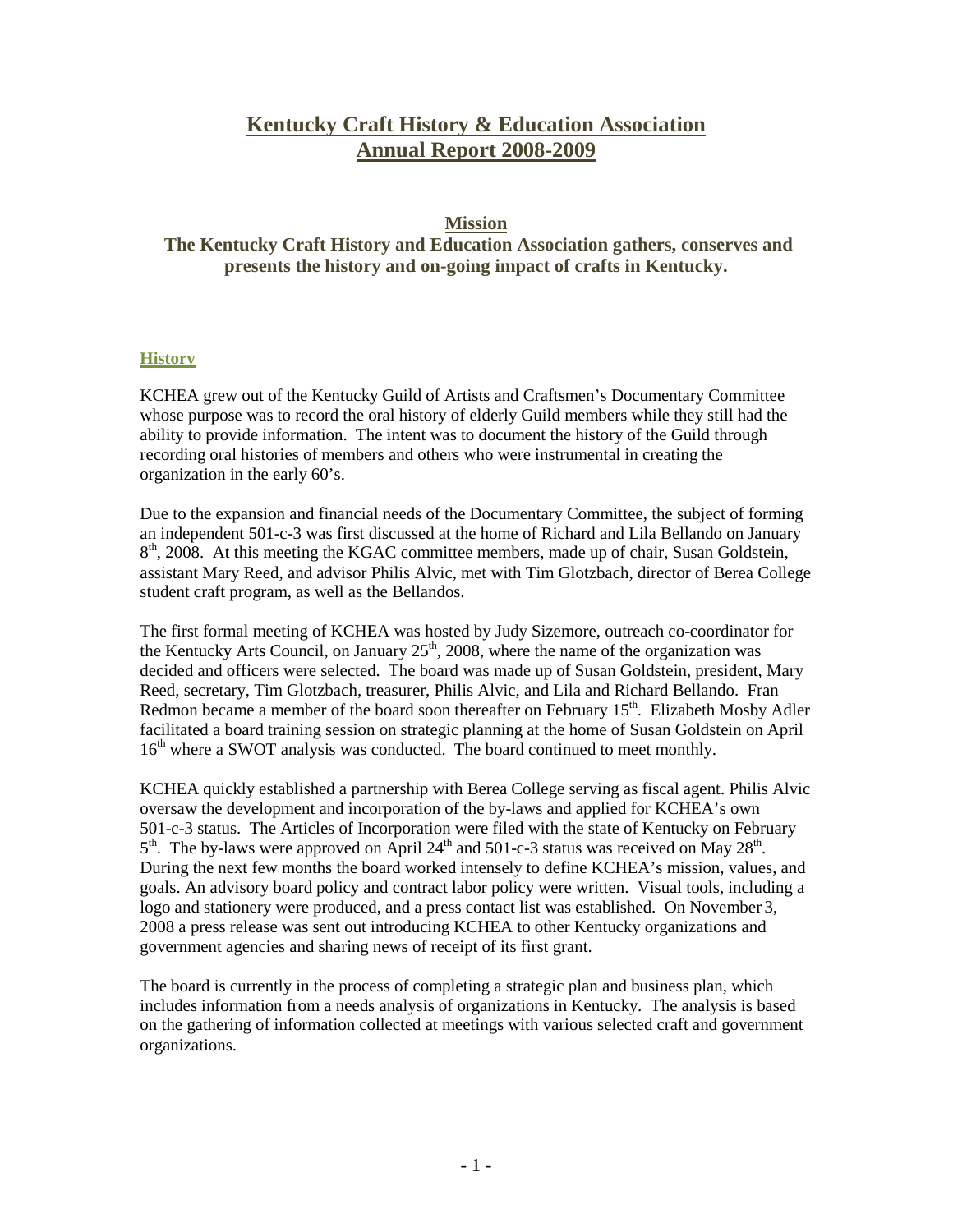During this first year KCHEA achieved great strides in establishing its mission, goals, and plans while continuing to develop an oral history collection, as well as taking its first steps in becoming a repository for information on crafts organizations (needs analysis).

## **Projects**

1. Craft Luminary Project

The board chose to continue the KGAC Documentary Project and expand the project to include the oral history of Kentucky Craft Marketing and the Kentucky Museum of Art and Craft. Twenty two individuals were added to our oral archive list of completed interviews.

2. Kentucky Craft History Curriculum Project

The board developed plans for a Kentucky Craft History Curriculum Project to produce curriculum units on Kentucky craft traditions for public schools in Appalachia. To date this project has not been funded.

# **Grant Report**

Three grants were applied for and two were obtained to be used for the Craft Luminary Project.

 1. Community Arts Grant: The Lexington Arts Council, LexArts, presented KCHEA a \$1500 matching grant to continue interviewing people who have been influential in the development of crafts in Kentucky in the last half of the twentieth century.

 2. Kentucky Oral History Commission Grant: The Kentucky Historical Society granted KCHEA \$3500 for the transcription of the interviews completed.

# **Membership Organizations**

As part of its strategic plan, KCHEA identified membership affiliations that would provide opportunities for services, training and additional promotion of KCHEA's role among state and national peer groups. KCHEA voted to become a member of the following:

Craft Organization Development Organization serves organizations with education and professional development to foster public appreciation and understanding of craft.

ArtsKentucky supports the arts in Kentucky by strengthening artists and arts organizations. It connects people to resources and to each other, and trains them to engage their community leaders.